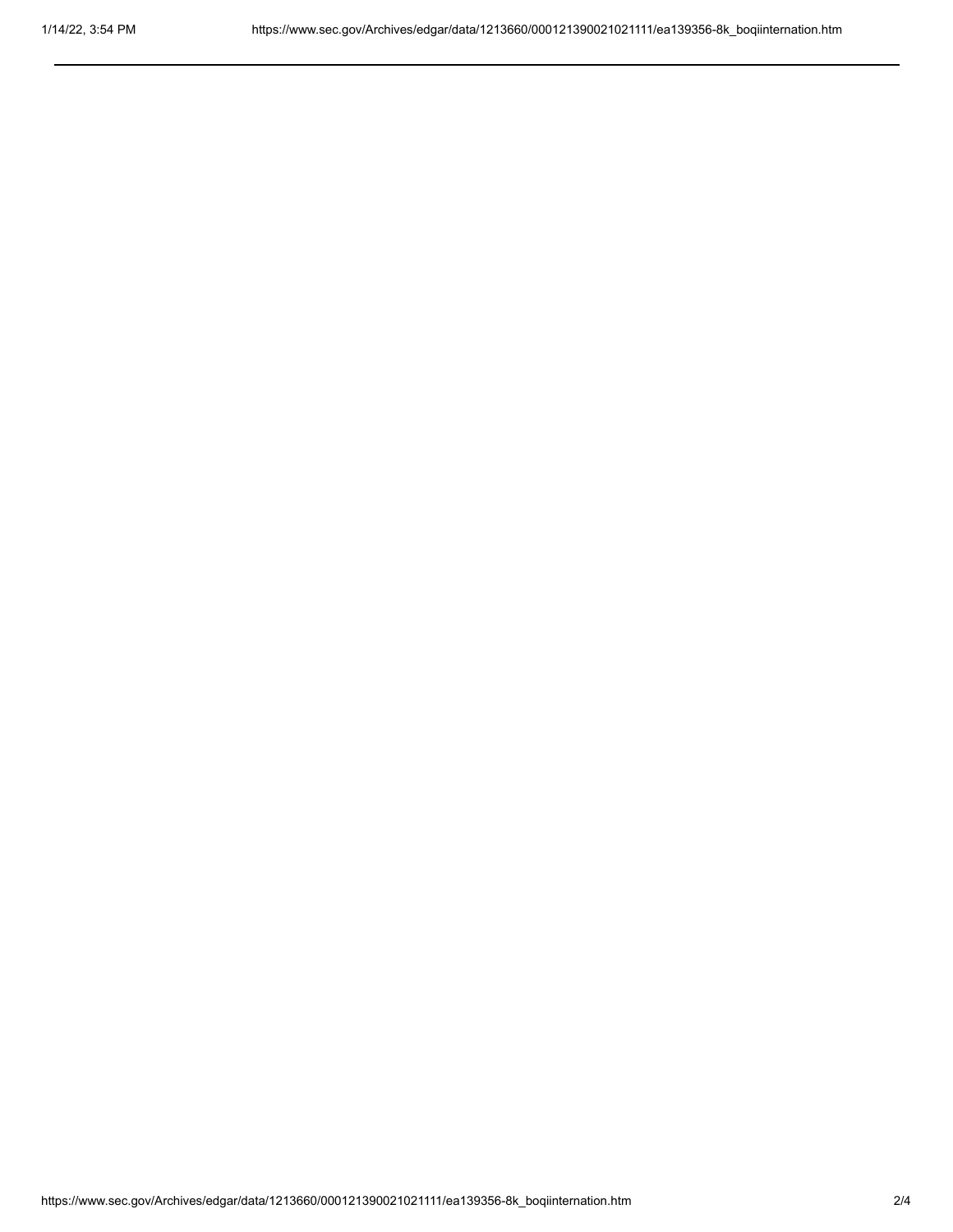#### **Item 1.01 Entry into a Material Definitive Agreement.**

On April 6, 2021, the Registrant entered into an Amendment Agreement (the "Guoyitang Amendment") to amend the Stock Purchase Agreement (the "Original Guoyitang SPA") dated as of December 7, 2020 by and among the Registrant, Chongqing Guoyitang Hospital Co., Ltd., a company organized under the laws of the People's Republic of China (the "PRC"), Jia Song, a citizen of the PRC and Nanfang Xiao, citizen of the PRC, whereby the Original Guoyitang SPA was amended to replace each reference to "Gross Profit" with a reference to "Net Profit."

On April 6, 2021, the Registrant entered into an Amendment Agreement (the "Zhongshan Amendment") to amend the Stock Purchase Agreement (the "Original Zhongshan SPA") dated as of December 15, 2020 by and among the Registrant, Chaohu Zhongshan Minimally Invasive Hospital, a company organized under the laws of the PRC and Mr. Yu Xiang, a citizen of the PRC, whereby the Original Zhongshan SPA was amended to replace each reference to "Gross Profit" with a reference to "Net Profit."

The foregoing description of the Guoyitang Amendment and the Zhonghshan Amendment does not purport to be complete and is qualified in its entirety by references to the Guoyitang Amendment and the Zhonghshan Amendment, respectively, which are filed as Exhibits 4.1 and 4.2 hereto, and are incorporated herein by reference.

The information in this Current Report on Form 8-K may contain forward-looking statements based on management's current expectations and projections, which are intended to qualify for the safe harbor of Section 27A of the Securities Act of 1933, as amended, and Section 21E of the Securities Exchange Act of 1934, as amended. The statements contained herein that are not historical facts are considered "forward-looking statements." Such forward-looking statements may be identified by, among other things, the use of forward-looking terminology such as "believes," "expects," "may," "will," "should," or "anticipates" or the negative thereof or other variations thereon or comparable terminology, or by discussions of strategy that involve risks and uncertainties. In particular, statements regarding the efficacy of investment in research and development are examples of such forward-looking statements. The forward-looking statements include risks and uncertainties, including, but not limited to, the effect of political, economic, and market conditions and geopolitical events; legislative and regulatory changes that affect our business; the availability of funds and working capital; the actions and initiatives of current and potential competitors; investor sentiment; and our reputation. The Registrant not undertake any responsibility to publicly release any revisions to these forward-looking statements to take into account events or circumstances that occur after the date of this report. The factors discussed herein are expressed from time to time in the Registrant's filings with the Securities and Exchange Commission available at http://www.sec.gov.

### **ITEM 9.01 FINANCIAL STATEMENTS AND EXHIBITS.**

# **Exhibit Description** 4.1 [Amendment](https://www.sec.gov/Archives/edgar/data/1213660/000121390021021111/ea139356ex4-1_boqiinter.htm) Agreement dated April 6, 2021 4.2 [Amendment](https://www.sec.gov/Archives/edgar/data/1213660/000121390021021111/ea139356ex4-2_boqiinter.htm) Agreement dated April 6, 2021

1